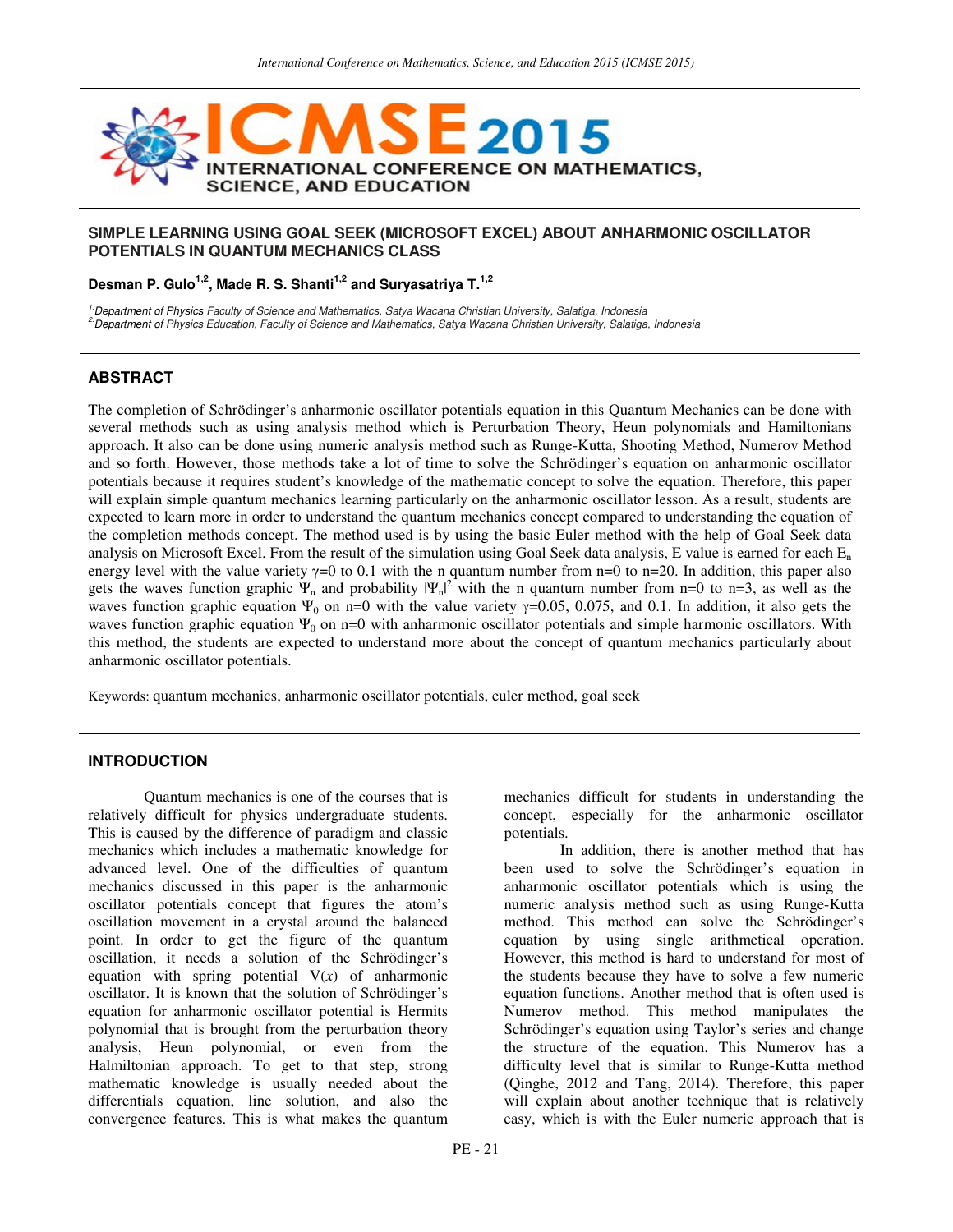paired with Goal Seek analysis that is available on Microsoft Excel. Although the accuracy of Euler method is not really good compared to other better numeric methods such as Numerov method or Runge-Kutta, Euler method is way easier to learn and the result can show the Schrödinger's equation solution especially for anharmonic oscillator potentials. By using the Goal Seek data analysis we can get the energy  $E_n$  values that is quantized and from the Euler numeric scheme we also can get the wave function graphic  $\Psi_n$ . The energy level values  $E_n$  will next to be analyzed using polynomial regression on Microsoft Excel. The result can be compared to the results of other methods.

In this paper, there will be a comparison between the results of energy level  $E<sub>n</sub>$  from the Goal Seek data analysis and a recent research that was conducted by Benjamin (2012) with quantum number  $n$  from n=0 to n=20 with the variety  $\gamma$ =0 to 0.1 and also wave function graphic  $\Psi_n$  and probability  $|\Psi_n|^2$  with quantum number n=0 to n=3. In addition, there will be an explanation about the comparison of simulation result of wave function graphic  $\Psi_n$  on n=0 with variety  $\gamma$ =0.05,0.075, and 0.1 and comparison of simple harmonic oscillators graphic with anharmonic oscillators.

#### **Anharmonic Oscillator Potentials**

In classic mechanics (Sergei, 2006), anharmonic oscillation is a particular mechanics where the object is oscillating moving with the effect of out force, that causes the conservative force becomes:

$$
\vec{F} = -m\omega^2 \vec{x} - 4\alpha x^3 \tag{1}
$$

where *m* is mass,  $\omega$  is angle frequency that is  $2\pi f$ , and  $4\alpha$ is an out force constant that is very small that causes the oscillation move not in a sinusoid form that the oscillation will form an series expense that has different side of waves.

$$
x(t) = x_0(t) + \alpha x_1(t) + \alpha^2 x_2(t) + \dots, \quad (2)
$$

where  $x_0(t)$  is :

$$
x_0(t) = A \cos \omega_0 t \tag{3}
$$

For potential energy  $V(x)$  owned by an object that can be brought from the equation (1). That potential energy  $V(x)$  is:

$$
V(x) = -\int_{0}^{x} \vec{F} \cdot d\vec{x} = \frac{1}{2} m\omega^{2} x^{2} + \alpha x^{4}
$$
 (4)

As in a way of quantum mechanics (Benjamin, 2012 and Marshall, 2012), Schrödinger's equation for one particle that is oscillating anharmonicly in a one dimension form (viewed from *x*-axis) is:

$$
\frac{d^2\Psi(x)}{dx^2} + \frac{2m}{\hbar^2} (V(x) - E)\Psi(x) = 0
$$
 (5)

If equation (4) is substituted into equation (5), the equation becomes:

$$
\frac{d^2\Psi(x)}{dx^2} + \frac{2m}{\hbar^2} \left( \left( \frac{1}{2} m\omega^2 x^2 + \alpha x^4 \right) - E \right) \Psi(x) = 0 \quad (6)
$$

From equation (6) we can see that the solution of wave function  $\Psi(x)$  depends on potential energy in equation (4). If equation (6) is solved, then it is not only the wave function that we can get but also the stationer energy situation from the system or in other word the energy forms that is quantized. The solving equation is considered to be difficult because it has to be solved with mathematic equation for advanced level (Marselo, 1992). Therefore, it needs a dimensionless analysis which is by assuming  $x=\beta z$ ,  $\beta^2 = \hbar/m\omega$ ,  $\gamma = 2\alpha \hbar/m^2 \omega^2$ , and  $\varepsilon = 2E/\hbar\omega$ , which makes the equation (6) can be written as (Benjamin, 2012):

$$
\frac{d^2\Psi}{dz^2} + (z^2 + \gamma z^4 - \varepsilon)\Psi = 0
$$
  

$$
\frac{d^2\Psi}{dz^2} = (z^2 + \gamma z^4 - \varepsilon)\Psi
$$
 (7)

Equation (7) is modeled using Euler method so it can be analyzed easily using Microsoft Excel. In regular Quantum Mechanics text books, to find the energy level  $E_n$  for each situation from equation (6) it needs an approach which is position normalization in a form of eigen function (Marshall, 2012). In this paper the energy value *E* will be counted using Goal Seek data analysis on Microsoft Excel for each quantum number *n*.

### **METHODS**

Equation (7) can be assumed into two forms of analysis differentials from Euler method which is:

$$
\Psi'(z) \begin{cases} \frac{d\Psi}{dz} = \Phi \\ \frac{d\Phi}{dz} \end{cases}
$$
 (8)

$$
\left(\frac{d\Phi}{dz}\right) = \left(z^2 + \gamma z^4 - \varepsilon\right)\Psi\tag{9}
$$

This assumption can be modeled using a regular Euler method which is (Richard, 2006):

$$
Y'(z) = \frac{Y(z + \Delta z) - Y(z)}{\Delta z}
$$
  
 
$$
Y(z + \Delta z) = Y(z) + Y'(z)\Delta z
$$
 (10)

where  $Y'(z)$  is a first differential from  $Y(z)$  function that can be written as  $\Psi'(z)$ . In this case,  $Y(z)$  can be stated in Ψ(*z*) form and Φ(*z*). *z* is a used data interval. In this paper, *z* value is used from  $z = -5$  to  $z = 5$ .  $\Delta z$  is a distance between district points in *z* interval. The amount of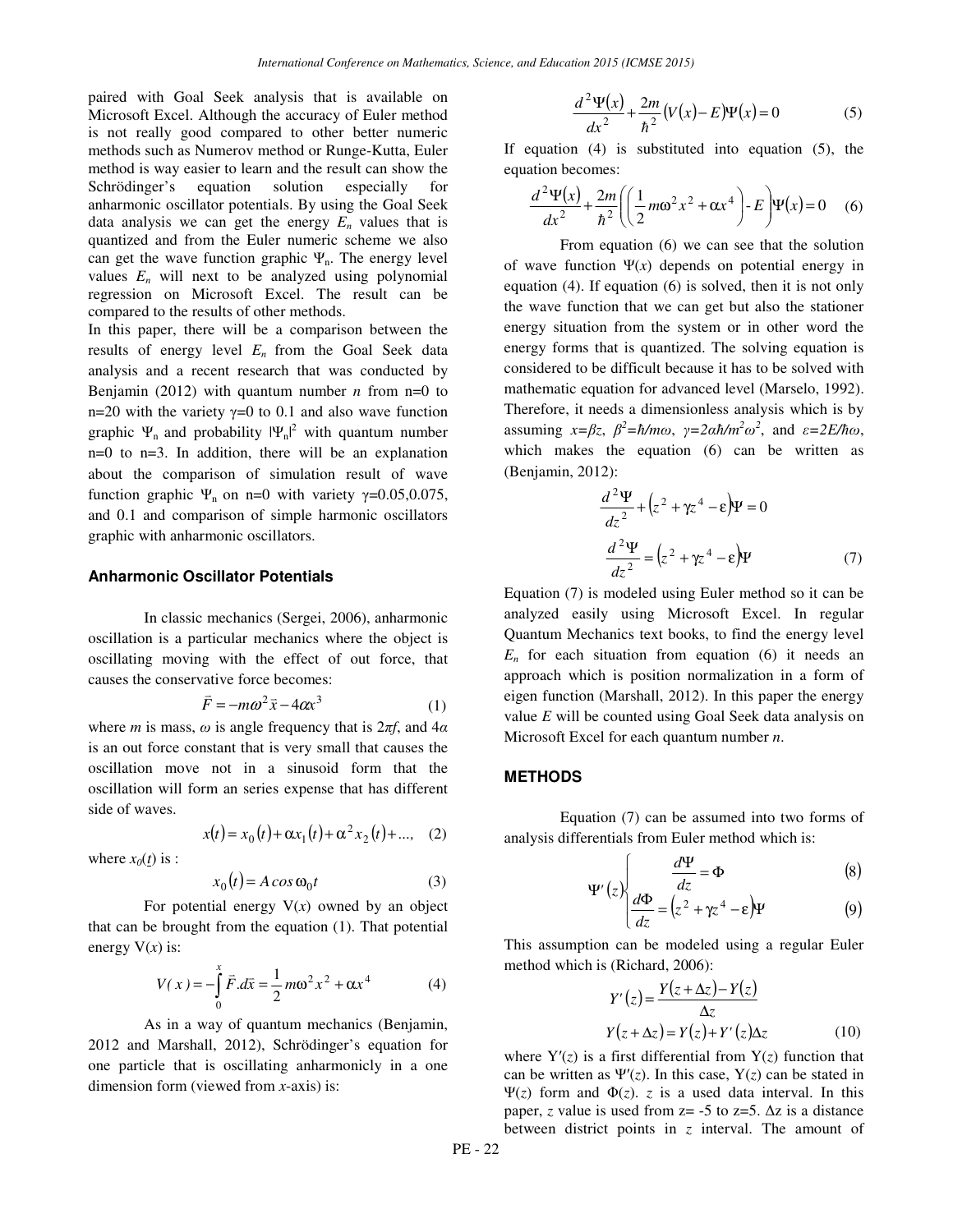district points *N* that is used in this paper is *N*=2000. By using ∆*z*=(5-(5))/(*N*-1), ∆*z* is 0,0050025. Because the value of ∆*z* is very small, then it can be considered as ∆*z*=*dz*. Now, equation (8) and (9) can be written in form of equation (10) which is:  $\Psi(z+d_{z}) = \Psi(z) + \Phi(z) dz$ 

and

$$
\mathbf{\Psi}(z + az) = \mathbf{\Psi}(z) + \mathbf{\Phi}(z)az \tag{11}
$$

$$
\Phi(z + \Delta z) = \Phi(z) + (z^2 + \gamma z^4 - \varepsilon)\Psi(z + dz)dz
$$
 (12)

Before starting to count using Microsoft Excel, the limit value  $\Psi(z)$  in first point is found before which on *z*=-5,  $\Psi(z)$  value is zero and  $\Phi(z)$  value is  $1x10^{-10}$ . Then, in the next  $z$  value, it uses equation (11) for Ψ(*z+dz*) and equation (12) for Φ(*z+dz*).

To find ε value on each quantum number n=0 to n=20 with variety  $\gamma$ =0 to 0.1, add a first variable value. That value will be counted using Goal Seek data analysis method on Microsoft Excel. Goal Seek data analysis method functions as to find the values of invers function or to find function's value from the first function. The limit's requirement of value  $\varepsilon$  will be solved by using Goal Seek data analysis is from  $\Psi(z)$  on  $z=5$  to  $z=5$  must equals zero. The value  $\varepsilon$  shown in Table 1 (for n=0 to n=3 with  $γ=0.05$ , 0.075, and 0.1). after that, with the same method, the value of probability  $|\Psi_n|^2$  can also be found for each quantum number n by solving the integral function  $|\Psi_n|^2 dz = 1$ . The probability graphic  $|\Psi_n|^2$  wave function for each quantum number *n* can be seen on Figure 4.

## **RESULTS AND DISCUSSION**

### **1. Energy Level E<sup>n</sup>**

From the result of the simulation using Goal Seek data analysis method, value  $\varepsilon$  on each quantum number n is gained. In Table 1, the comparison between the result of Goal Seek data analysis and the recent research conducted by Benjamin (2012) with the quantum number n from n=0 to n=3 for variety  $\gamma$ =0.05; 0.075 and 0.1. Beside that, on Table 1 there's also the result of energy level  $E_n$  which quantized using Goal Seek data analysis from n=0 to n=3 with  $\gamma$ =0.05, 0.075, and 0.1.

| <b>Ouantum</b> | Gamma $\gamma$ | <b>Goal Seek</b> | <b>Numerical</b> | Energy Level $E_n$ |
|----------------|----------------|------------------|------------------|--------------------|
| number $n$     |                | <b>Numerical</b> | (Benjamin, 2012) | with Goal Seek     |
| $\Omega$       | 0.05           | 1.03473          | 1.03473          | 0.517364           |
|                | 0.075          | 1.05206          | 1.05043          | 0.526029           |
|                | 0.1            | 1.06365          | 1.06529          | 0.531828           |
|                | 0.05           | 3.16721          | 3.16723          | 1.583608           |
|                | 0.075          | 3.23966          | 3.23967          | 1.619831           |
|                | 0.1            | 3.30506          | 3.30687          | 1.65253            |
| $\mathfrak{D}$ | 0.05           | 5.41723          | 5.41726          | 2.708618           |
|                | 0.075          | 5.59028          | 5.59031          | 2.79514            |
|                | 0.1            | 5.74591          | 5.74796          | 2.872957           |
| 3              | 0.05           | 7.77022          | 7.77027          | 3.885109           |
|                | 0.075          | 8.07711          | 8.07718          | 4.038558           |
|                | 0.1            | 8.35262          | 8.35268          | 4.176306           |

Table 1. Comparison Between the Result of Goal Seek Data Analysis and the Recent Research Conducted by Benjamin (2012)

From Table 1 we can see that value  $\varepsilon$  the result of Goal Seek data analysis numeric calculation has a value that is similar with the result of numeric calculation that is done by Benjamin (2012). One of the values that is similar is on n=0 with  $\gamma$ =0.075, value  $\varepsilon$  that is found from numeric calculation of goal seek data analysis is 1.05206, while according to Benjamin (2012), numerically value  $\varepsilon$  can be found in the amount of 1.05043. The difference between these values is 0.00163. That difference is still relatively small. This is causes by the level of accuracy in doing the numeric data on Microsoft Excel is still low

compared to other numeric software. Thoroughly, the difference of the values is 0.000345. However, the numeric calculation by using Goal Seek data analysis shows the solution of Schrödinger's equation for anharmonic oscillator potentials.

From Table 1, we can see that the calculation of quantized energy level  $E_n$  from n=0 to n=3 with  $\gamma$ =0.05, 0.075, and 0.1. The value of energy level  $E<sub>n</sub>$  is earned by the analogy that has been explained above which is  $\varepsilon = 2E/\hbar \omega$ . From the analogy: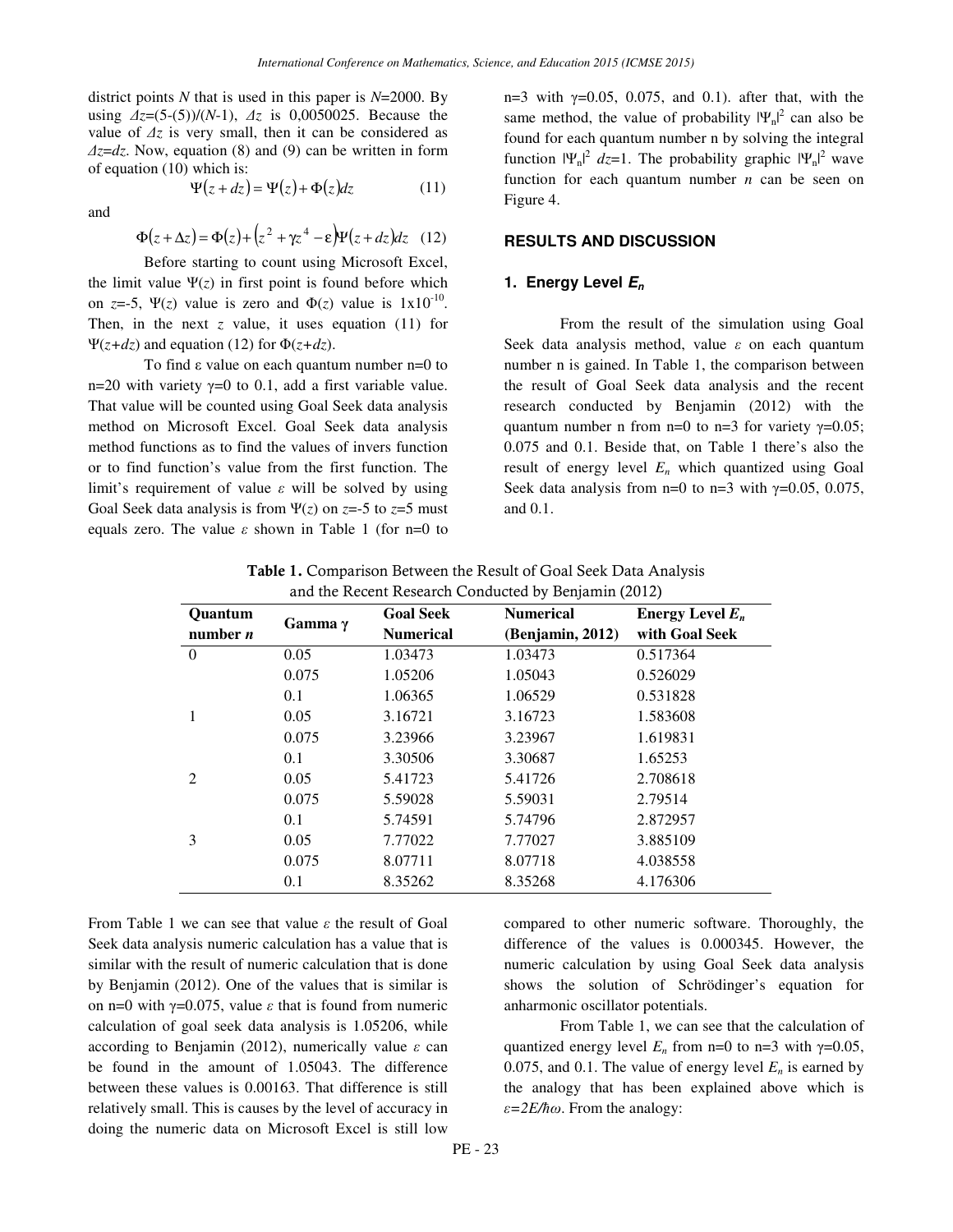$$
E_n = \frac{\varepsilon_n}{2} \hbar \omega \tag{13}
$$

Equation (13) describes that the quantized energy based on the level of quantum number *n* that has value by  $\varepsilon_n/2$ times  $\hbar \omega$ . Below on Figure 1, one of the quantized energy level  $E_n$  graphic n=0 to n=3 with  $\gamma$ =0.1.



**Figure 1.** Comparison of quantum number *n* with quantized energy level *E<sup>n</sup>*

Figure 1 is a result of linear regression analysis on Microsoft Excel with linear function *y*=1.215*x*+0.485. *x* variable is quantum number *n* while *y* is energy level  $E_n$ with  $\gamma$ =0.1 that is in Table 1. From graphic in Figure 1 we can see that the more the n value raises, the higher the energy level of  $E<sub>n</sub>$ . This caused by the *x* variable factor which is the integer or in scientific point of view the *x* variable as the quantum number *n* which is  $n=0,1,2,3,...$ , Ideally the value of quantized energy level  $E_n$  in simple harmonic oscillators has a difference with anharmonic oscillator potentials (see Table 2).

Table 2. Comparison of Harmonic Oscillators Energy Level  $E_n$  with Anharmonics ( $\gamma$ =0.1)

| <b>Ouantum</b> | $E_n$ of               | $E_n$ of Anharmonics   |  |  |
|----------------|------------------------|------------------------|--|--|
| number n       | <b>Harmonics</b>       | $(\gamma = 0.1)$       |  |  |
|                | $0.49~\hbar\omega$     | $0.53 \; \hbar \omega$ |  |  |
|                | $1.49~\hbar\omega$     | $1.65 \; \hbar \omega$ |  |  |
| 2              | $2.49 \; \hbar \omega$ | $2.87$ $\hbar\omega$   |  |  |
|                | $3.49 \hbar\omega$     | $4.17~\hbar\omega$     |  |  |

In Table 2 seen the level energy  $E_n$  of simple harmonic oscillator comes with the equation:

$$
E_n = \left(n + \frac{1}{2}\right) \hbar \omega \ n = 0, 1, 2, 3 \dots \tag{14}
$$

Whereas the anharmonics oscillator potentials does not follow the same equation. This is happened because of the disturbance of outern motion in the amount of  $\gamma z^4$  at the potential  $V(x)$ .

In the research from Benjamin (2012), explained the function of value calculation series for each of quantum number *n* from  $n=0$  to  $n=3$  with the analysis of Pertubation theory (Table 3). In this paper also comes with the method of numeric calculation by using polynomial regression analysis provided in Microsoft Excel.

| Nilai $\varepsilon$ | <b>Pertubation Theory (Benjamin,</b><br>2012)             | <b>Goal Seek Analysis</b>                                                  |
|---------------------|-----------------------------------------------------------|----------------------------------------------------------------------------|
| $\overline{0}$      | $1+0.75\gamma-1.3125\gamma^2+5.2031\gamma^3$              | $1+0.824$ $\gamma$ -3.749 $\gamma^2$ +22.90 $\gamma^3$                     |
|                     | $3+3.75\gamma-10.3125\gamma^2+61.1718\gamma^3$            | $3+3.708 \gamma - 8.149 \gamma^2 + 17.55 \gamma^3$                         |
| 2                   | $5+9.75\gamma-38.4375\gamma^2+313.7343\gamma^3$           | 5+9.543 $\gamma$ -27.30 $\gamma$ <sup>2</sup> +66.58 $\gamma$ <sup>3</sup> |
|                     | $7+18.75\gamma$ -98.4375 $\gamma^2$ +1044.1406 $\gamma^3$ | 7+18.11 $\gamma$ -62.47 $\gamma$ <sup>2</sup> -166.0 $\gamma$ <sup>3</sup> |

Table 3. The Comparison Equation of Pertubation Theory and Goal Seek Data Analysis

If the value  $\gamma$  added in the series function at the Table 3, we could get the slightly same result of value  $\varepsilon$  between the Pertubation theory and Goal Seek data analysis. For the example, value  $\gamma$  that is being used is  $\gamma$ =0.05 for n=0, then the value  $\varepsilon$  according to Pertubation theory is 1.0348, while based on the result of Goal Seek data analysis the value  $\varepsilon$  is 1.0346, with the difference value  $\varepsilon$ 

of 0.0002. As a whole, the average difference between the value  $ε$  of Perturbation theory with Goal Seek data analysis for each of value  $\gamma$ , are  $\gamma$ =0.05 is as 0.01, for  $γ=0.075$  with the total amount 0.07 and 0.19.

Here is the graphic result of value  $\gamma$  from  $\gamma = 0$  to 0.1 with the quantum number *n* from  $n=0$  to  $n=20$ .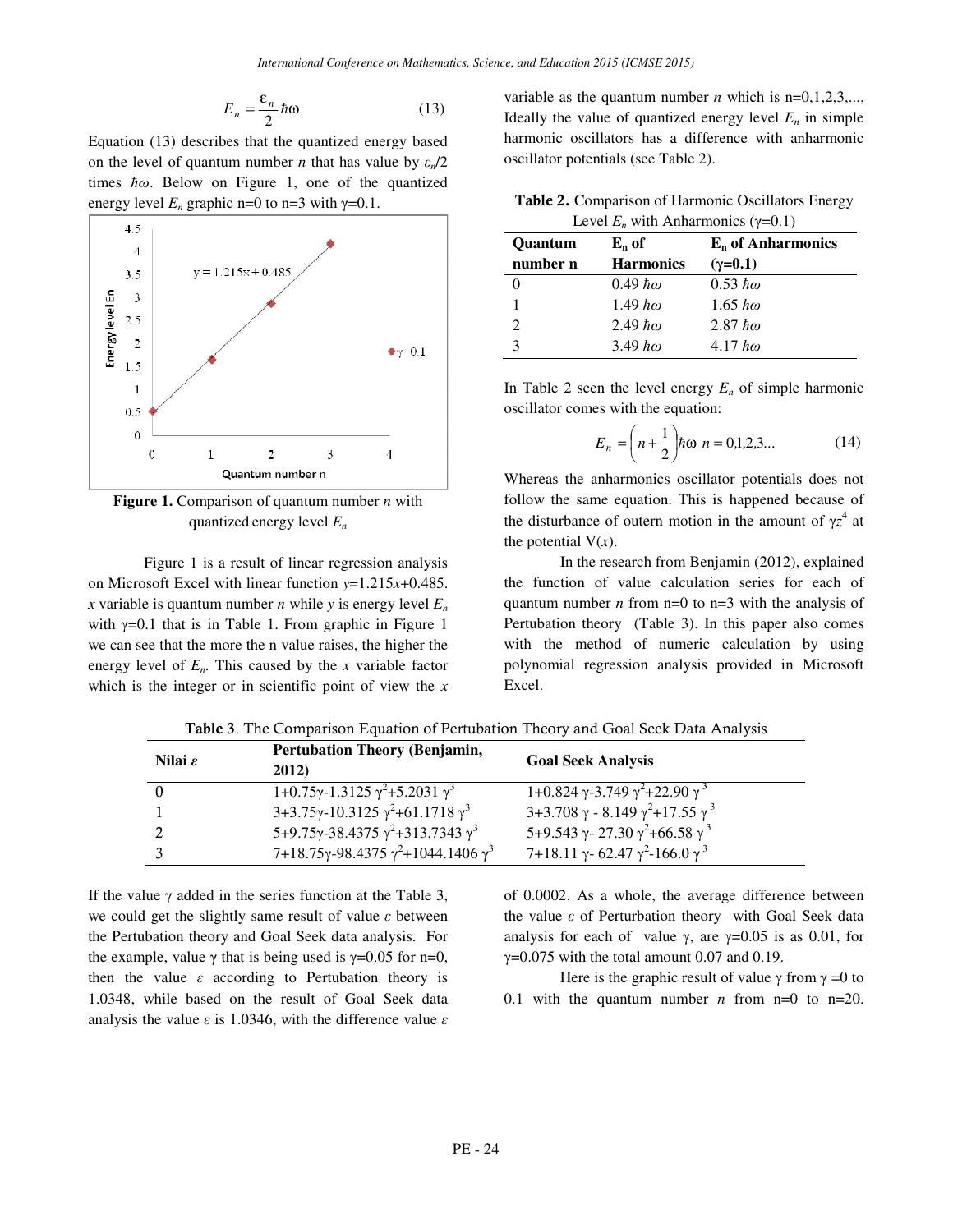

**Figure 2.** Spread of value ε with variation  $\gamma=0$  to 0.1 at the quantum number *n* from n=0 to n=20

Figure 2 shows the graphic value  $\varepsilon$  as the result of polynomial analysis in the Microsoft Excel. For  $\varepsilon$  value of n=10 has been given the polynomial function that is  $y = 2610x^3 - 763.7x^2 + 137x + 21.20$ . In this case, where *x* is the value  $\gamma$  and  $\gamma$  is the value  $\varepsilon$ . From that function we can get the value  $\varepsilon$  for n=10 (with  $\gamma$  =0.1) is 29.87. For n=15 polynomial function that we got is  $y=$ -1779. $x^3$  –  $40.45x^{2} + 158.3x + 34.11$ . Based on that function we get the value  $\varepsilon$  = 47.75 and for n=20 we get the polynomial function, which is  $y= -1858 \cdot x^3 + 361 \cdot 4x^2 + 135 \cdot 5x +$ 52.18. From this function achieved the value  $\varepsilon$ =67.48. Beside that, the graphic shown that if there are more *n*

added, the value  $\varepsilon$  tend to raise to be linear. Seen in the n=0, value  $ε$  of  $γ=0$  to 0.1 tend to be constant around the value  $ε$  1.034, while n=20, the value  $ε$  inclined rise from 52.17 (at  $\gamma$ =0) to 67.48 (at  $\gamma$ =0.1). This is because the function of quartic potential  $z^4$  function that is rising.

#### **2. The Wave Function** Ψ**<sup>n</sup>**

The Figure 3 below shows the graphic of wave function  $\Psi_n$  from the calculation by using Goal Seek analysis. wave function  $\Psi_n$  that is presented come from the quantum number  $n=0$  to  $n=3$ .

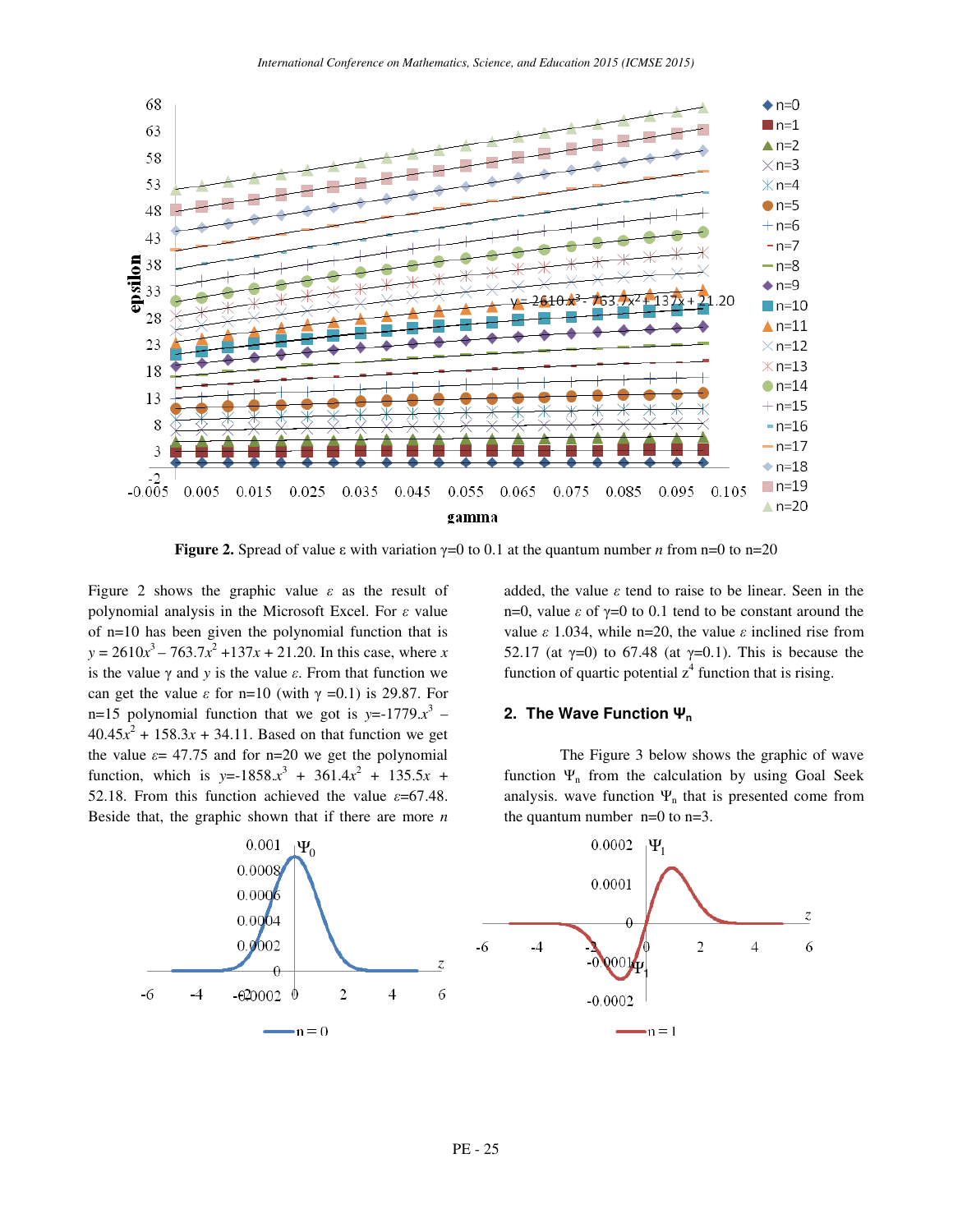

**Figure 3.** Graphic wave functions  $\Psi_n$  at the quantum number *n* from n=0 to n=3

Shown in the Figure 3 the variation shape of wave function at the quantum number  $n=0$  to  $n=3$ . That variation of wave function has a strong connection with the energy level  $E<sub>n</sub>$ . The variation of wave function caused by the potential  $V(x)$  that is different in each system lead to the differences in the level of energy. The wave function at the quantum number n=0 (basic state) that is located in the potential well  $V(x)$  can be interpreted that the wave function was being normalize. This means that the bigger the value *z*, the closer to zero the wave function  $\Psi_n$  is (Aditiya, 2009). Furthermore, the more quantum number *n* seen, the more wave produced. Scientifically speaking*,* we understand that the more quantum number *n*, the smaller the length of quantum wave λ produced.

# **3. Probability Functions |**Ψ**n| 2**

Probability  $|\Psi_n|^2$  is the representation of the quadrate wave function  $\Psi$  that shows the possibility of having a particle in certain area or potential well in 1 dimension (Aditiya, 2009). The probability to find that particle described by a wave function in the *dz* interval around *z* point is  $|\Psi_n|^2 dz$  (Marcelo, 1992). Probability related with the probability requirement that the value must be a singular and normalized. Shown the probability graphic  $|\Psi_n|^2$  in the anharmonic oscillator potentials with the quantum number *n* from  $n=0$  to  $n=3$ .



**Figure 4.** The probability  $|\Psi_n|^2$  graphic with quantum number *n* from n=0 to n=3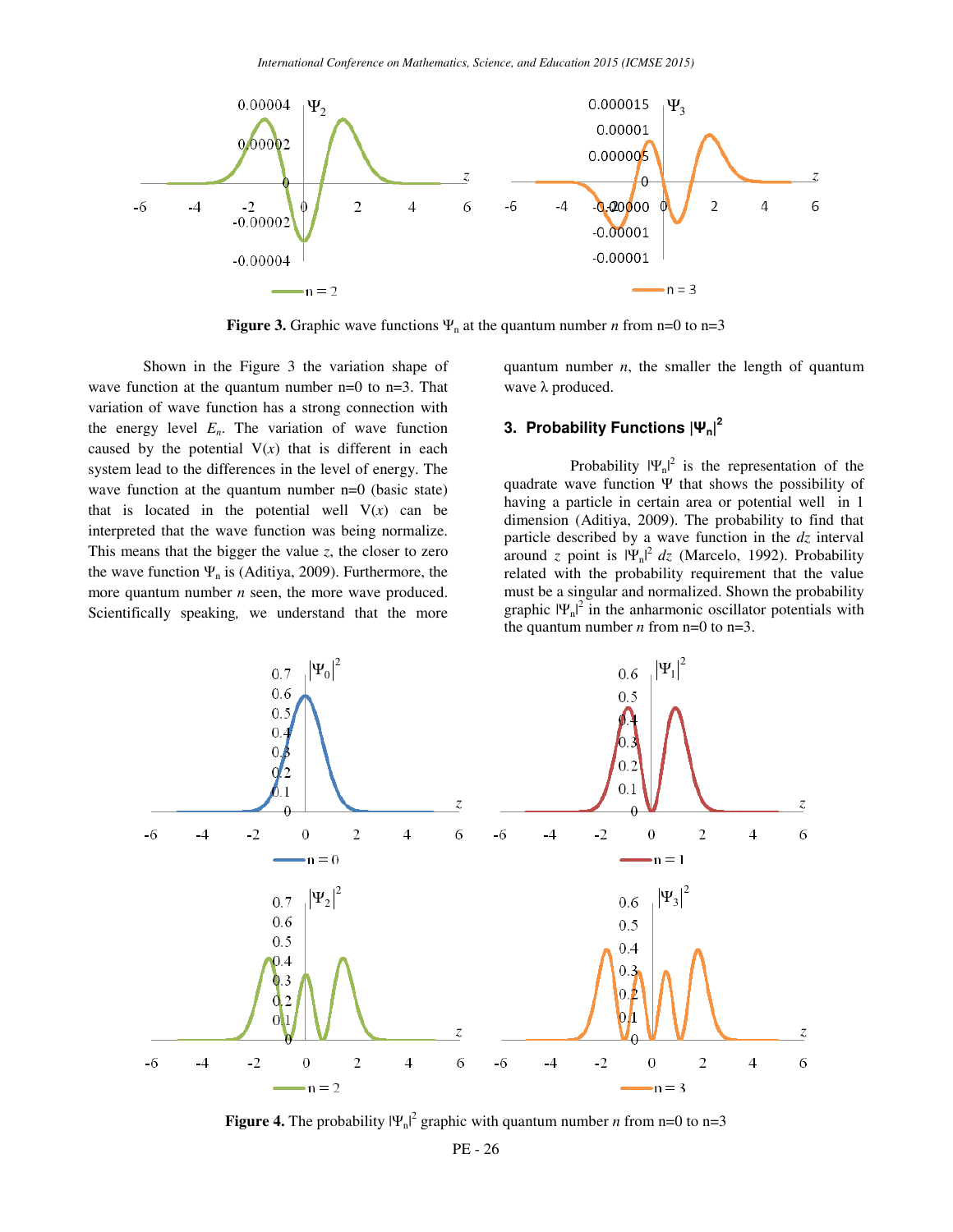Probability at n=0 shows the same shape with the quantum mechanics theory at the anharmonic oscillator potentials with the approach of Hermite polynomial. The shape of the graphic is more pointy compare to the wave function at  $n=0$ . In the graphic  $n=1$  shows the probability value or the density of the biggest particle that can be found in the state of quantum number n=1. The more wave formed at n=3. Scientifically speaking*,* if there are many peak formed, then it will have a correspondence with the length wave of de Broglie. In the equation de Broglie, explained that the wave length reverse with the angle momentum. When the length of wave is smaller, the angle momentum will get bigger so the energy will be also much bigger. Shortly, the particle in this state  $(n=3)$  have the higher energy compare to the level energy below  $(n=0 \text{ to } n=2)$ , this conditioned the particle to move from one level of energy to the other level if there is an influence from the external motion. If the quantum number n added, then the particle energy that is going to be produced will get bigger and conditioned the particle to move from one level energy to the others.

Here is the graphic of comparison wave Ψ that has been normalized with the variation  $\gamma=0.05$ , 0.075, and 0.1 at the quantum number n=0 with the comparison graphic between simple harmonic oscillators with the anharmonic oscillator potentials.



**Figure 5.** The comparison graphic of wave function  $\Psi_0$  that has been normalized with the variation  $\gamma=0.05$ , 0.075, and 0.1 at  $n=0$ , (b) the comparison graphic between simple harmonic oscillators with anharmonic oscillator potentials at  $n=0$ .

In the Figure  $5(a)$ , shown the difference peak among the tree graphic at the state n=0, the blue graphic as the wave function with  $\gamma=0.05$ , the red graphic as the wave function with  $\gamma=0.075$ , and the green graphic as the wave function with  $\gamma=0.1$ . The figure shows that the more value γ added, the higher the peak of the wave function. In the Figure  $5(b)$ , is the graphic comparison between wave function between simple harmonic oscillators with anharmonic oscillator potentials. The blue graphic is the harmonic wave function while the red one is the anharmonic wave function. The amount of  $\gamma$  carried by itself is  $\gamma$ =0.05.

### **CONCLUSION**

Euler numeric approach combine with Goal Seek data analysis provided in Microsoft excel able to show the solution of Schrödinger's equation. This method is one of the relatively easiest method for undergraduate student of physics program in dealing with the subject of quantum mechanics. Hopefully, there will be more student have a better understanding about the concept of quantum mechanics, especially in during the discussion of anharmonic oscillator potentials.

#### **REFERENCES**

- Aditiya. 2009. *Pengkajian Osilator Harmonik Secara Kuantum dengan Simulasi Menggunakan Bahasa Pemograman Delphi 7.0*. Skripsi Universitas Sebelas Maret Surakarta.
- Benjamin, T.F. 2012. Anharmonic Oscillator Potential: Exact and Pertubation Result. *Journal of Undergraduate Research in Physics*. 2012.
- Marcelo A. & Edward J. Finn. 1992. *Dasar-dasar Fisika Universitas.* Edisi kedua. Penerbit Erlangga.
- Marshall, L. B. 2012. *Modern Physics for Science and Engineering*, Tuskegee University, 401-403.